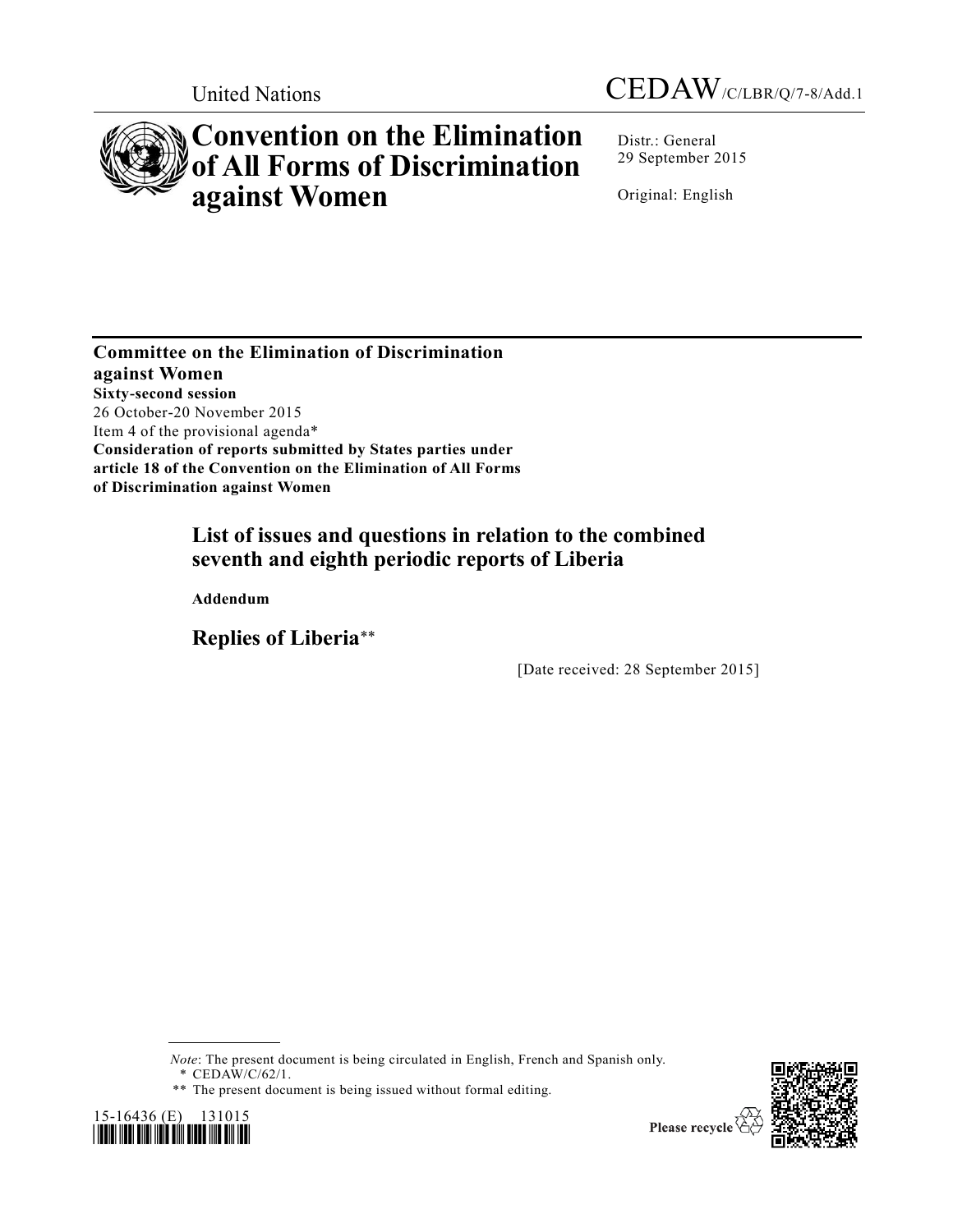#### **Impact of the Ebola virus disease on women**

1. In 2015 the World Health Organization (WHO) described the outbreak of the Ebola virus disease (EVD) in West Africa as the biggest ever recorded in the history of the world. In Liberia the EVD affected the socioeconomic assets, health and education to name a few. The Ministry of Health reported a total of 10,172 cumulative Ebola cases with 4,466 deaths as of April 2015 in Liberia. Women were disproportionately affected by the EVD due to their role as caregivers. About 75 per cent of cross-border women traders and 200,000 to 300,000 women in small scale artisanal mining, as well as 4,000 women involved in Village Saving Loan Schemes lost their livelihood or means of income generation. A World Bank survey conducted in February 2015 reveals that about 41 per cent of household heads who were employed at the inception of the EVD were unemployed at the time of the survey. The World Bank survey also shows that about 43 per cent women who were self-employed, engaged in petty trade and 19.3 per cent women engaged in food processing business lost their businesses. In July 2015, the Government of Liberia conducted an assessment in collaboration with UN-Women, OXFAM and other partners on the impact of the EVD on women and men in five (5) Ebola hot spot counties. The assessment was aimed at establishing comparable impacts of the EVD on women, men, boys and girls in Liberia. The assessment also explored women's leadership and participation during the national response, as well as coping mechanisms and perceptions of communities regarding the promotion of early recovery. Four (4) thematic areas were covered during the assessment. They were: livelihood/agriculture, access to health services, water, sanitation and hygiene (WASH) and gender-based violence (GBV). Result of the assessment shows that 47 per cent of the EVD cases were reported among women compared to 53 per cent among men.

2. The National Post Ebola Recovery Plan seeks to mitigate the impact of the EVD on the population. The primary goal of the Plan is to revamp the economy and bring it back to the country's medium and long-term development plans. Government is committed to ensure women's economic empowerment through access to finance, loan payments, savings, cross-border trading, employment, access to roads and markets, food security and nutrition, as well as women's income generation schemes. The protection of women and girls from all forms of viole nce including sexual and gender-based violence also form part of the Government's post-Ebola recovery strategies. Currently Government, through the Ministries of Health and Gender, is providing medical and social assistance for all EVD survivors including women and children.

#### **Constitutional and institutional framework and access to justice**

3. The Constitution is the organic and supreme Law that sets the foundation for the organization of all governance structures and principles in any nation. The Constitution provides guidelines for the protection of the fundamental rights of all persons regardless of their status. As regards the Constitution Review, the crucial role women played in the peace process during the civil conflict and continue to play in sustaining peace and security in Liberia has not gone unnoticed. It has laid the foundation for gender equality that is enshrined constitutionally. Being cognizant of this fact, participants at the National Constitution Review Conference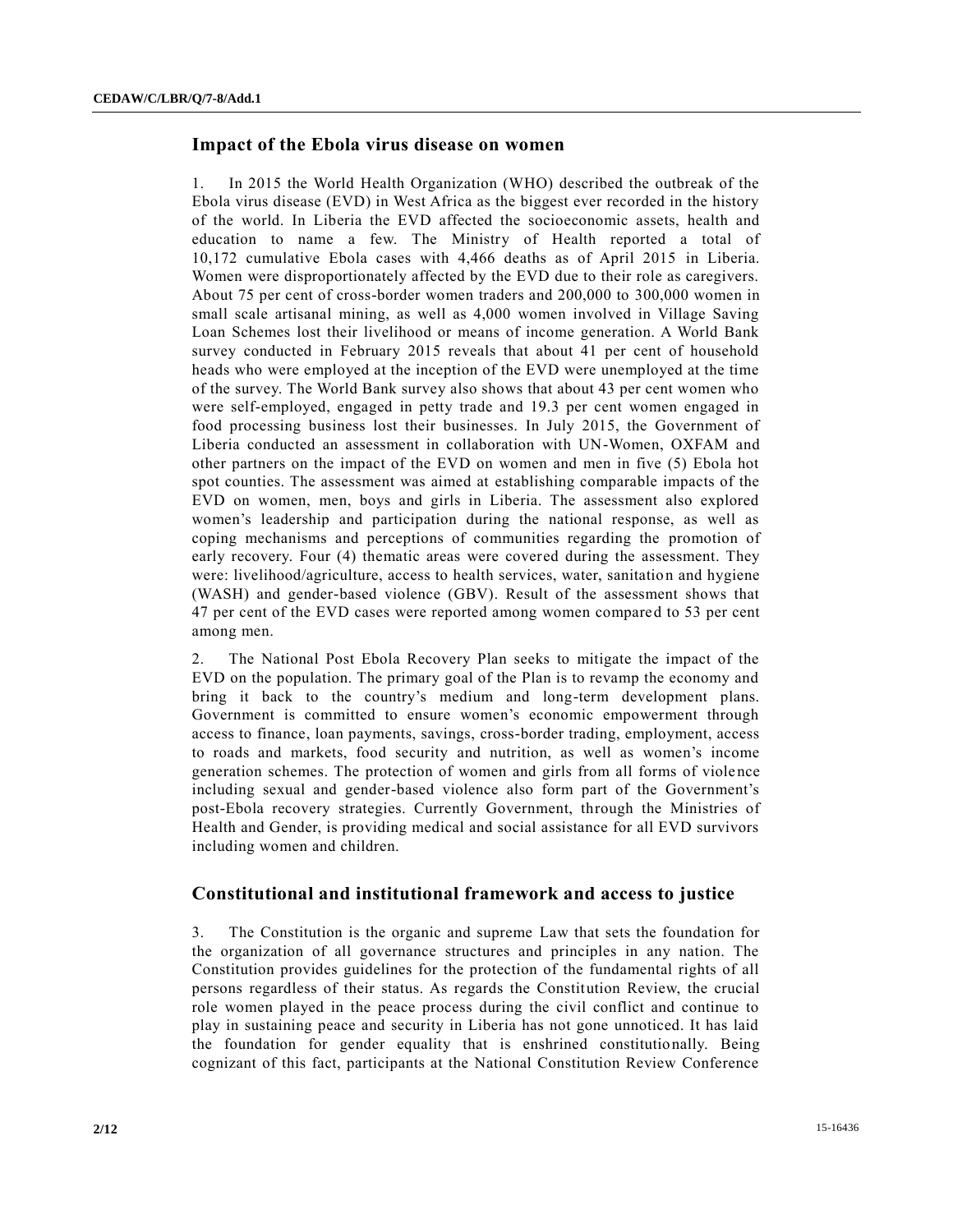held in March 2015 unanimously adopted the explicit definition of discrimination as per the Convention. The women through a consultative and participatory proc ess came together from all walks of life across the country, including the Women Legislative Caucus, the Women NGO Secretariat of Liberia, Liberia Women Media Action Committee, Mano River Women Peace Network, representatives of women groups from each of the fifteen (15) counties, as well as the leadership of the Rural Women Structure to participate and make inputs into the process.

#### **Women and peace and security**

4. The implementation of the National Action Plan (NAP) for Security Council resolution 1325 (2009-2013) has significantly contributed to women participation in the national security sector and decision-making processes at the national and local levels in Liberia. A gender-sensitive security training manual was developed and is currently being used to recruit and train security personnel of the various security agencies including the national army. As the result of this teaching guidebook, the Liberia National Police and Armed Forces of Liberia have achieved 16 per cent and 2 per cent respectively of the 20 per cent quota set forth in the NAP of female recruitment. The Bureau of Immigration and Naturalization have achieved the 23 per cent more than the 20 per cent quota. Women constitute about 25 per cent of the 61 deputy ministers, while many women are serving as assistant ministers; directors general and deputy directors of public corporations, as well as directors of various sections in all public institutions. Women are heads of civil society organizations (CSO) and involved in advocacy programmes across the country. The draft National Decentralization Bill proposes "Two County-wide reserved seats for women in the Local Government Council" and allows women to contest any or all of the two seats allocated to each administrative district on the Council and (b) bar a woman Paramount Chief from serving as a representative of Paramount Chiefs on the Council.

5. In spite of this achievement, women full participation in decision-making remains very low in rural communities. This is due to the entrenched cultural and traditional practices in rural Liberia that subordinate women to men. The Ministry of Gender, in collaboration with the Ministry of Internal Affairs and partners including women CSOs, continues to create awareness and sensitize rural community members including traditional leaders on the value of gender equality and women's equal participation in decision-making processes in local communities.

6. An evaluation of the 1325 National Action Plan was conducted in March 2015; gaps in the implementation of the Action Plan were identified and the Ministry of Gender and partners are reviewing recommendations that came from the evaluation process. The decision to adopt a new National Action Plan will be made after the recommendations have carefully been reviewed.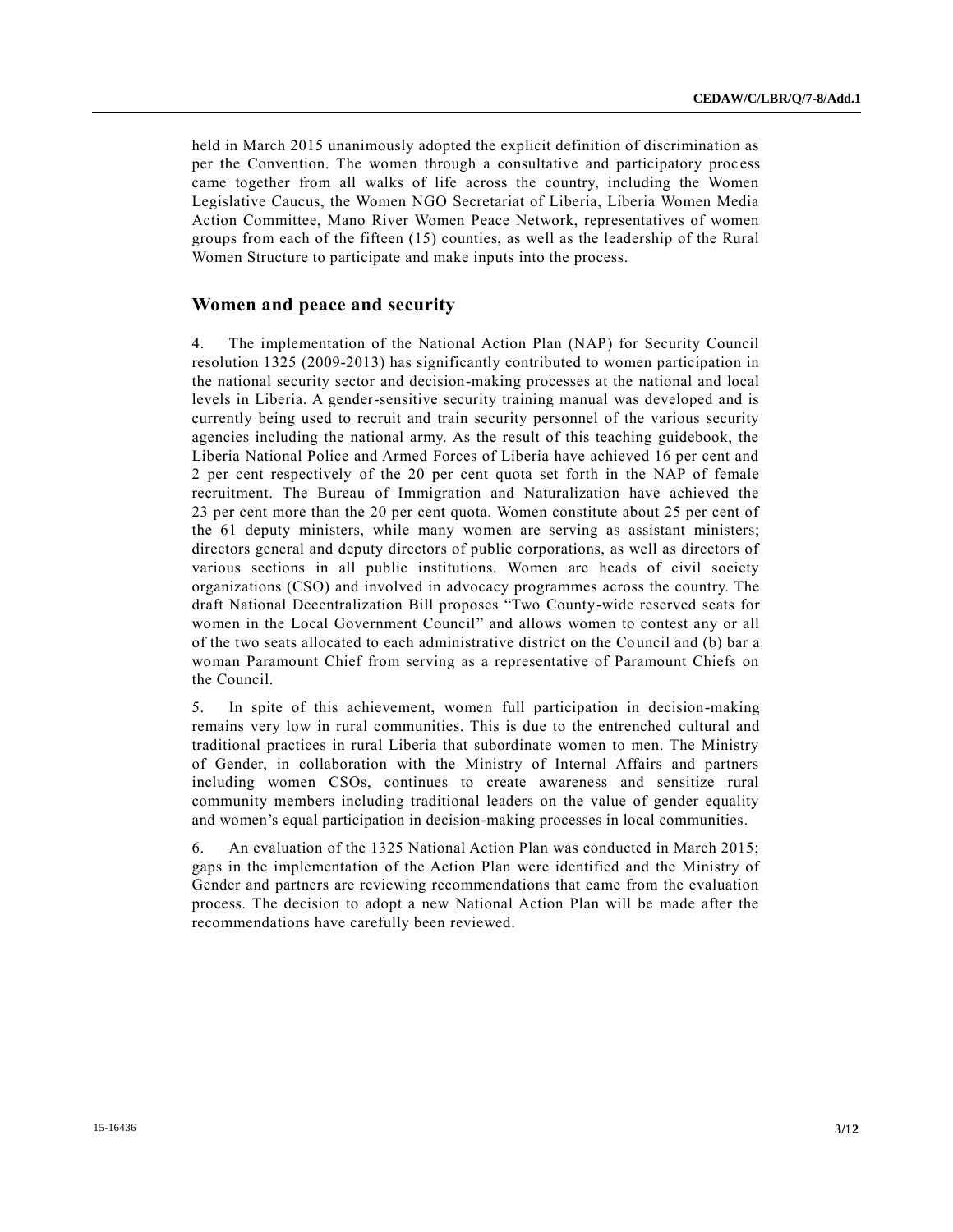#### **National machinery for the advancement of women**

# **Evaluation of the National Gender Policy and Coordination Mechanism**

7. The National Gender Policy (NGP) which was adopted in 2009 has a ten (10) year lifespan subject to a five (5) year midterm review. The Policy was scheduled for midterm review in 2014 but it was postponed due to the outbreak of the deadly EVD. The Ministry of Gender has commenced the National Consultative meetings and is in discussions with partners for the full evaluation of the Policy. The evaluation of the Policy is aimed at identifying implementation gaps and to identify strategies to address those gaps. A decision to adopt a new policy or amend the existing document will be made after the Policy is reviewed.

8. After the adoption of the National Gender Policy in 2009, the Ministry of Gender, in collaboration with other Ministries and Agencies appointed Gender Focal Points at each Ministry and agency. The purpose of the Gender Focal Point is to ensure gender is mainstreamed in programmes and projects of each Ministry and Agency. The Policy Division at the Ministry of Gender, headed by a Director, coordinates the Gender Focal Points. A monthly Gender Focal Point coordination meeting is held at the Ministry of Gender and is aimed at information-sharing and adopting best practices in achieving gender equality in Liberia. The Gender Focal Points have benefited from several specialized trainings in gender mainstreaming, gender budgeting, gender tracking and gender analysis skills. As part of Government's reform process, the mandate of the Ministry of Gender and Development was expanded in 2014 thereby creating a new Ministry of Gender, Children and Social Protection whose mandate covers all issues relating to women, children, the disabled and other vulnerable groups in Liberia.

#### **National human rights institutions**

9. The National Independent Commission on Human Rights (INCHR) has a Complaint Department which is supervised by one of the Commissioners. The responsibility of this section is to hear complaints filed by individuals who feel their rights have been violated and/or abused either by state or non-state actors for redress. The complaint may either be written or oral. Presently, of the fifteen counties in Liberia, the Commission has recruited and deployed eight human rights monitors in three (3) counties; six of these monitors are deployed in Montserrado County due to its population, while each of the other two is deployed in Gbarpolu and Margibi counties respectively. The Commission plans to recruit and deploy additional human rights monitors in the remaining thirteen counties. Since 2011 the Commission's Complaint Department has investigated several human rights violation cases; including the famous West Point shooting incident during the peak of the Ebola crisis which resulted in the death of a teenage boy identified as Shakie Kamara.

10. Despite the gains, the major challenge of the Commission's Complaint Department is the hiring of a Director who is expected to be seated in the central office, as well as the recruitment and deployment of additional human rights monitors and investigators for the remaining counties.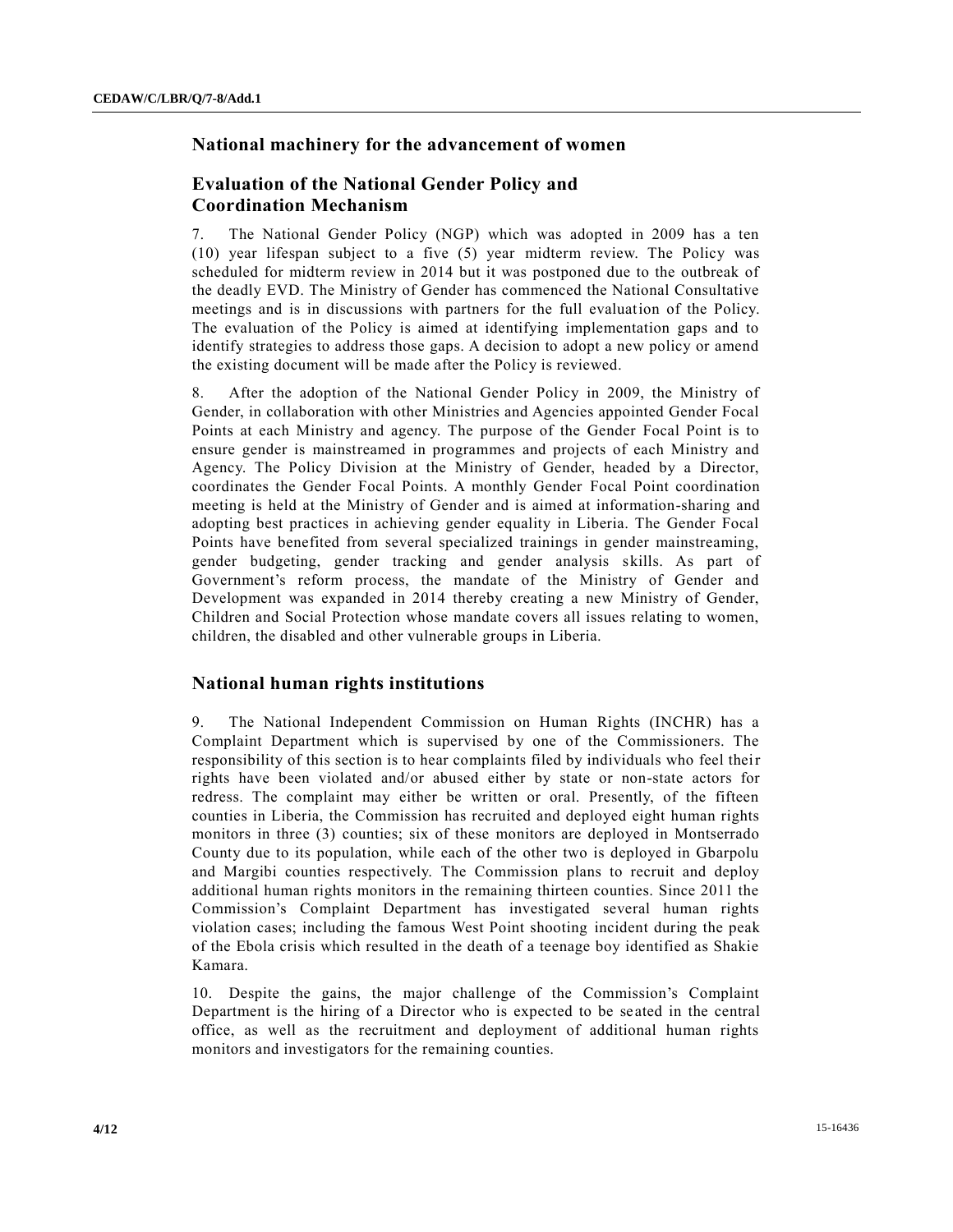# **Temporary special measures**

11. The Government of Liberia has in place several special temporary mea sures to increase gender equality. These include the Free and Compulsory Primary and Junior Secondary Education policy which is increasing girls' enrolment rate at 46.9 per cent at primary and 45.5 per cent at junior high levels, the Accelerated Learning Programme (ALP) which was designed specifically to help high school dropped out young women who did not meet the educational requirement to be recruited into the National Police get their high school certificate for recruitment. In 2013, the Ministry of Gender, Children and Social Protection, in collaboration with the United Nations and other international partners launched a "Male Champions" initiative against sexual violence and encouraged men to take the lead in speaking out against and creating awareness on sexual violence and abuse of women and girls. The initiative encouraged men to become part of the solution to the problem of SGBV and protect women.

#### **Stereotypes and harmful practices**

12. An impact assessment on the role of women and men in society has not been conducted. However, numerous nationwide awareness campaigns have been conducted by government and civil society organizations on social norms and stereotypical attitudes that lead to gender stereotyping and harmful traditional practices that impede the advancement of women's rights. These awareness campaigns are targeted at traditional leaders, rural dwellers, government officials, as well as the media, youth groups, students and school authorities. The "Send your Girls Child to School", "No Sex for Grades" and "No Sex for Job" are some of the initiatives that have been undertaken by government and civil society to reduce stereotypical tendencies and other harmful practices against women and girls. These awareness campaigns are also aired on national and local radio and television stations across the country through jingles and dramas.

13. To ensure adherence to the provisions of Article VI Sec. 4d of the Children Law which states: "No person or society shall subject a child to... any unnecessary or uncultured practice that may inflict physical, psychosocial, or emotional pain to the child or otherwise violate or endanger her or his bodily integrity, life, health, dignity, education, welfare, or holistic development and Circular No. 12 (2013) issued by the Ministry of Internal Affairs, the Children Protection Division of the Ministry of Gender have conducted a nationwide awareness campaign in all ten (10) counties that are practicing FGM to educate parents and community members on the provision of the Law. The Ministry of Internal Affairs (MIA) regularly holds traditional consultative meetings with traditional leaders to ensure compliance to Government's policy on the abolishment of FGM in the country. The Ministry of Internal Affairs also collaborated with the Women of Liberia Peace Network (WOLPNET) to conduct a two-day consultative forum with 100 headwomen of the "Busch School" in early 2015. The Headwomen signed an MOU at the end of the forum to affirm their commitment to adhere to Government's directive on FGM. Additionally, the free and compulsory education programme instituted by Government through the Ministry of Education is also contributing to the reduction of FGM practice. Many parents in rural communities are taking advantage of this opportunity to send their girl children to school.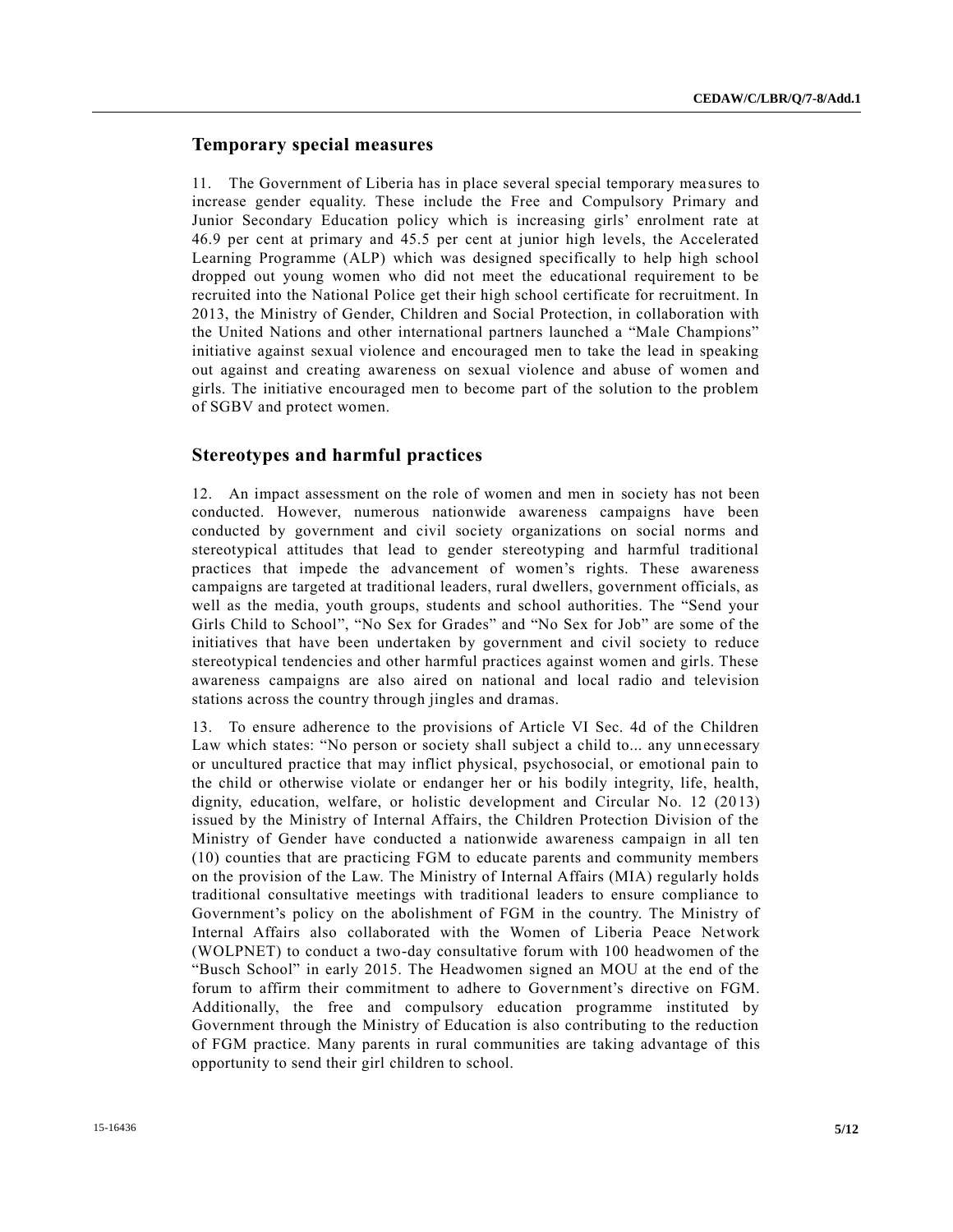## **Criminalization of FGM, early and forced marriages**

14. The issues of FGM have already been discussed in the paragraph above. As regards early and forced marriages, the Rape Law specifically criminalizes the practice. Furthermore, 18 years, which defines the age of the child as per the Convention on the Rights of the Child (CRC), was unanimously adopted during the Constitutional Review Conference held in March 2015 as the legal age for marriage and has formed part of the Constitution Review Committee propositions pending the National Referendum slated for 2017.

15. Another internment that has addressed FGM is the draft Domestic Violence Bill. This act was endorsed by the President and members of the cabinet in June 2015 and is currently before the house of Parliament for enactment. According to this proposed legislation, section 16.21(l), any individual within the family who uses force, cohesion, threats, intimidation or other unlawful means to perform or have FGM performed on another person without consent has committed an offence and will be charged with a second degree felony. If found guilty, will be punished in keeping with the laws of Liberia. The drafters of the bill choose to put FGM in the Domestic Violence bill because all of the offences emanate from within the family setting.

#### **Violence against women**

16. As stated above, the draft Domestic Violence Bill was adopted by the Liberian Cabinet in June 2015 and is before the National Legislature pending enactment. The draft Bill defines domestic violence in general as: "any act of violence that results in, or is likely to result in, physical, sexual or psychological harm or suffering to a woman, man, or child, including threats of such acts, coercion or arbitrary deprivation of liberty, whether occurring in public or in private life between parties in an existing or former domestic relationship." The Bill also defines Sexual abuse as "Any conduct that abuses, humiliates, degrades or otherwise violates the sexual integrity of the person; including any act or threatened act of sexual violence comprising any behaviour that constitutes sexual assault, irrespective of the nature of the relationship between the defendant and the victim, such as forcing a person to witness, maintain or participate in unwanted sexual intercourse by means of intimidation, threat, coercion or the use of force that causes the person to commercialize or to use, in any way, his or her sexuality, or that forces a person to marry, to become pregnant, to have an abortion or to engage in prostitution through coercion, blackmail, bribe, manipulation, intimidation or other illegal means, and confining or detaining a person against their will". Although the definition of marital rape is not explicate, marital rape is inherently prohibited by the draft Domestic Violence Bill. The intent of the draft Domestic Violence Bill is to prohibit and prevent all forms of violence including sexual violence that occurs in domestic relationship including marriage.

17. The Act that established Criminal Court "E" also provides that in every city there is established a Court "E" hearing of sexual violence cases. This provision gives right to Circuit courts across the country to hear SGBV cases at county levels. Specialized trainings in SGBV case management, care, prevention, as well as, proper reporting on SGBV cases have been provided for County Attorneys, Magistrates and judges, City Solicitors, prosecutors, law enforcement officers,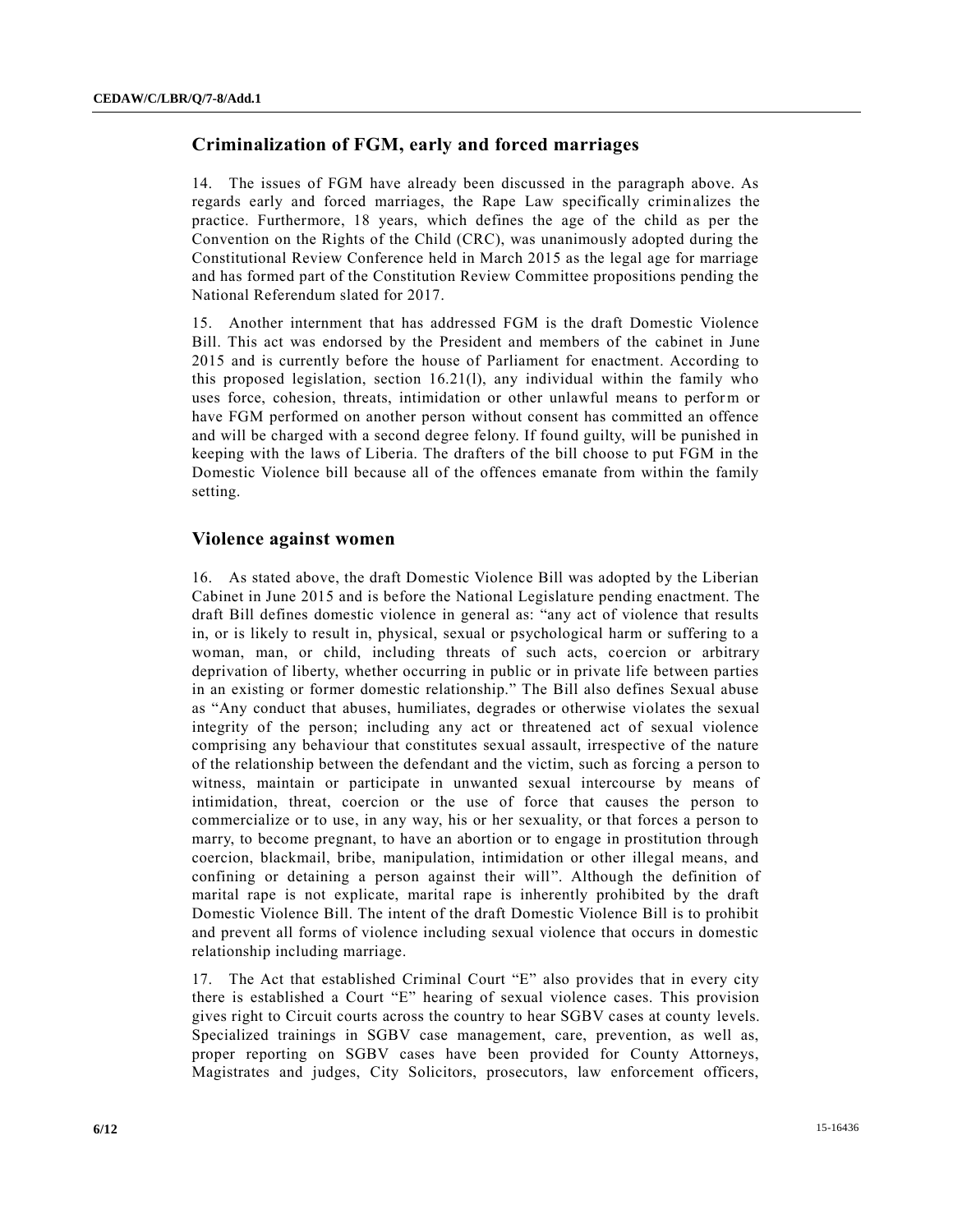health and social workers and community members. Amidst limited resource allocation, logistical support and lack of forensic laboratory, additional staffs have been hired to assist fast track SGBV cases at Criminal Court "E". This has increased the number of indictment of rape cases from 9 in August term of court in 2014 to 121 during the May 2015 term of court. Discussions are ongoing for the establishment of at least one central forensic laboratory and training of national pathologists. The number of Judges in the Criminal Court E has also been increased from one to two. It is the anticipation of the Government that S/GBV prosecution will increase.

18. The National SGBV Action Plan implementation will end by 31 December, 2015 and the Ministry of Gender is considering reviewing the Plan during the next budget year in 2016/2017. As a result of the impact of the Ebola virus disease on the national economy, no measures have been taken to extend the Safe Houses to other counties, although Government is refurbishing the existing ones. The Government, through the Ministries of Health, Gender and in collaboration with partners, is piloting "One-Stop-Centre" on SGBV case management and care in seven (7) of Liberia's fifteen (15) counties. The Ministry of Gender, in collaboration with the Association of Female Lawyers of Liberia (AFELL) and other partners are continuing to create awareness and sensitization among women on their rights and services available, and provisions of the criminal law that focuses on sexual violence. Awareness messages on violence against women and girls are also aired on national and local radio stations, as well as on community radio stations across the country.

#### **Trafficking and exploitation of prostitution**

19. Since the enactment of the Anti-Trafficking Act in 2005 the Government has put in place the following mechanisms to ensure enforcement of the Act. The Ministry of Labour is designated to chair the full implementation of the Act: (a) a secretariat chaired by the Ministry of Labour to coordinate the implementation of the Act; (b) a National Anti-Human Trafficking Taskforce with membership comprising of line ministries and agencies; (c) the security sectors, local and international NGOs, as well as the International Organization on Migration (IOM), UNICEF and the Embassy of the United States of America are the mechanisms in place to enforce the Act; (d) a National Action Plan to combat trafficking in Liberia was launched in March 2014. Apart from previous cases investigated, investigation involving fourteen (14) Liberian girls trafficked in Lebanon by a Lebanese businessman is ongoing. With support from IOM, Government repatriated the girls to Liberia, and they are currently kept in a safe home being supported by Government. All those accused have been indicted and the trial is ongoing.

20. Government is yet to establish a trust-fund and specific shelters for victims of trafficking. Notwithstanding, Government has a programme in place whereby children identified as victims of trafficking are taken into a safe home where they have access to basic social services including education, health, food, etc. Some 150 law enforcement officers including immigration and police officers, as well as religious and traditional leaders and representatives of civil society organizations from across the country were trained to detect, prevent, create awareness and response to trafficking at borders points and in rural communities.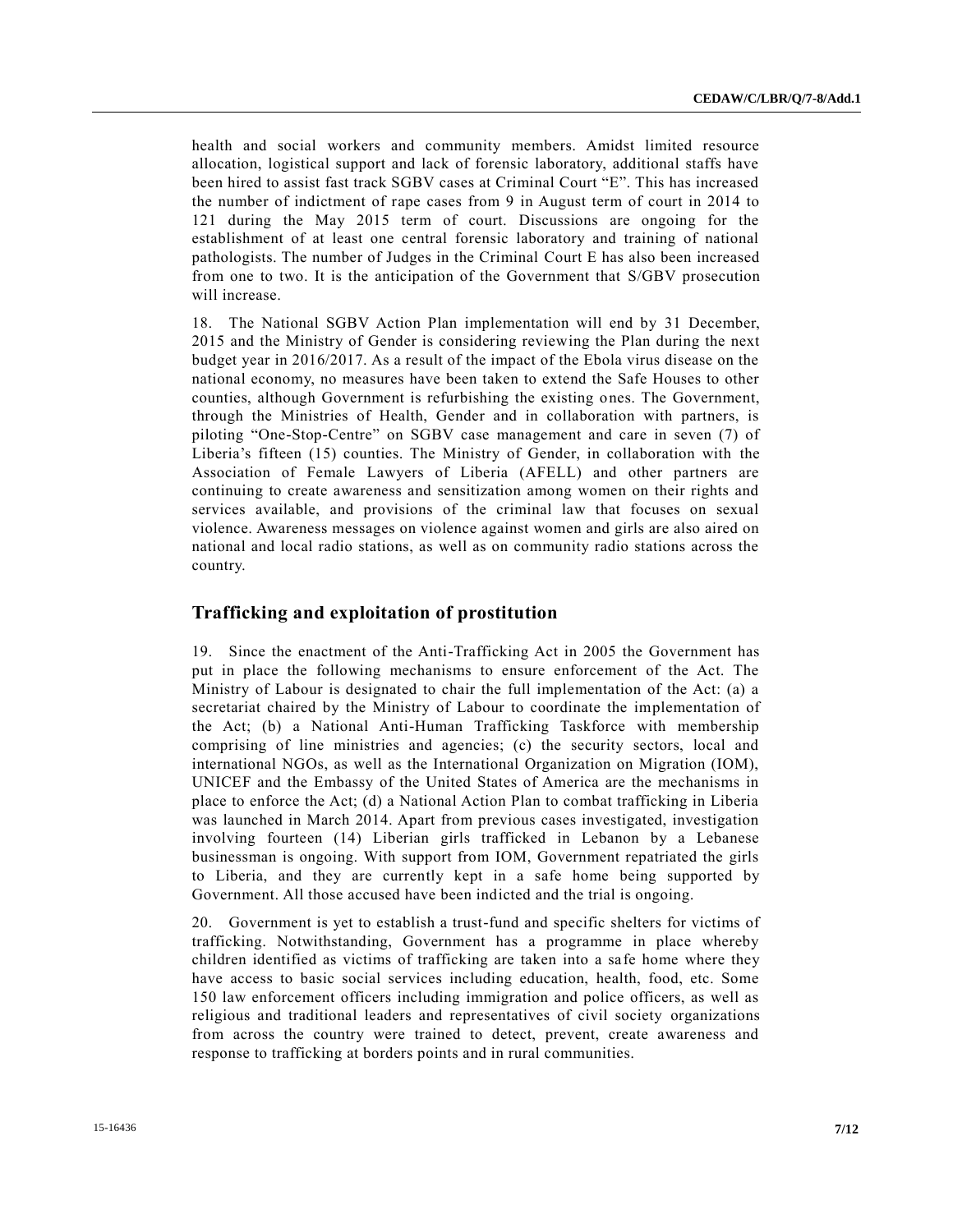# **Participation in political and public life**

21. Although the draft Fairness Bill is still pending before the National Legislature, an amendment made on section 4.5 of the 1986 Election Law in 2014 incorporated the Fairness Bill provisions on women's equal representation and participation with men at all levels of the governance structure of Liberia. Section 4.5.1(b) of the amended election law states: "A political party or coalition in its submission to the commission, of its list of candidates for an election should endeavour to ensure that the governing body and its list of candidates has no less than 30 per cent of its members from each gender, while Section 4.5.1c also states: A list of candidates submitted to the Commission for an election should endeavour to have no less than 30 per cent of the candidates on the list from each gender". Moreover, it was adopted during the March 2014 National Constitutional Review conference that 50 per cent representation in the national Legislature of each sex be enshrined in the Constitutional review Process pending the national referendum in 2017.

22. Several leadership training workshops have been conducted for women across the country and plans are under way to conduct training workshops for potential and suitable women candidates in negotiations, lobbying and campaign strategies design. The Government, through the Ministry of Gender, Children and Social Protection, is planning a training needs assessment of all female county superintendents and women in authority at the local level.

#### **Nationality**

23. In Liberia, the Aliens and Nationality Law of 1973 allows children born in Liberia to acquire Liberian citizenship at birth. However, children born abroad to Liberian mothers, however, are excluded from acquiring Liberian citizenship. These provisions are inconsistent with Article 28 of the Liberian Constitution of 1986, which establishes that any child who has a parent who was a Liberian citizen at the time of birth acquires citizenship, provided that the person renounces any other nationality upon attaining majority. During the December 2011 ministerial meeting Liberia pledged to amend the relevant provisions of the Aliens and Nationality Law to bring them into line with the Constitution.

24. Although the general rule is, constitutional provisions prevail over any and all statutes, because the nationality laws tend to be more specific and practice-oriented and administrative authorities refer more easily to older provision of these laws, it is important to officially repeal the older version of the law. The Ministry of Gender, Children and Social Protection is collaborating with the relevant line ministries, agencies and civil society to sensitize and educate Liberian women on their rights to transfer their citizenship to their children under Article 28 of the 1986 Liberian Constitution.

25. All children born in Liberia are registered and issued birth certificates under the Ministry of Health. Parents of children born outside of health centres or clinics are encouraged to report to the nearby clinic for their child or children to be registered at least within the first week of delivery. All children under five years old are registered and issued birth certificates free of charge. From age six (6) upward, a minimum of \$6.00 is charged for birth certificate.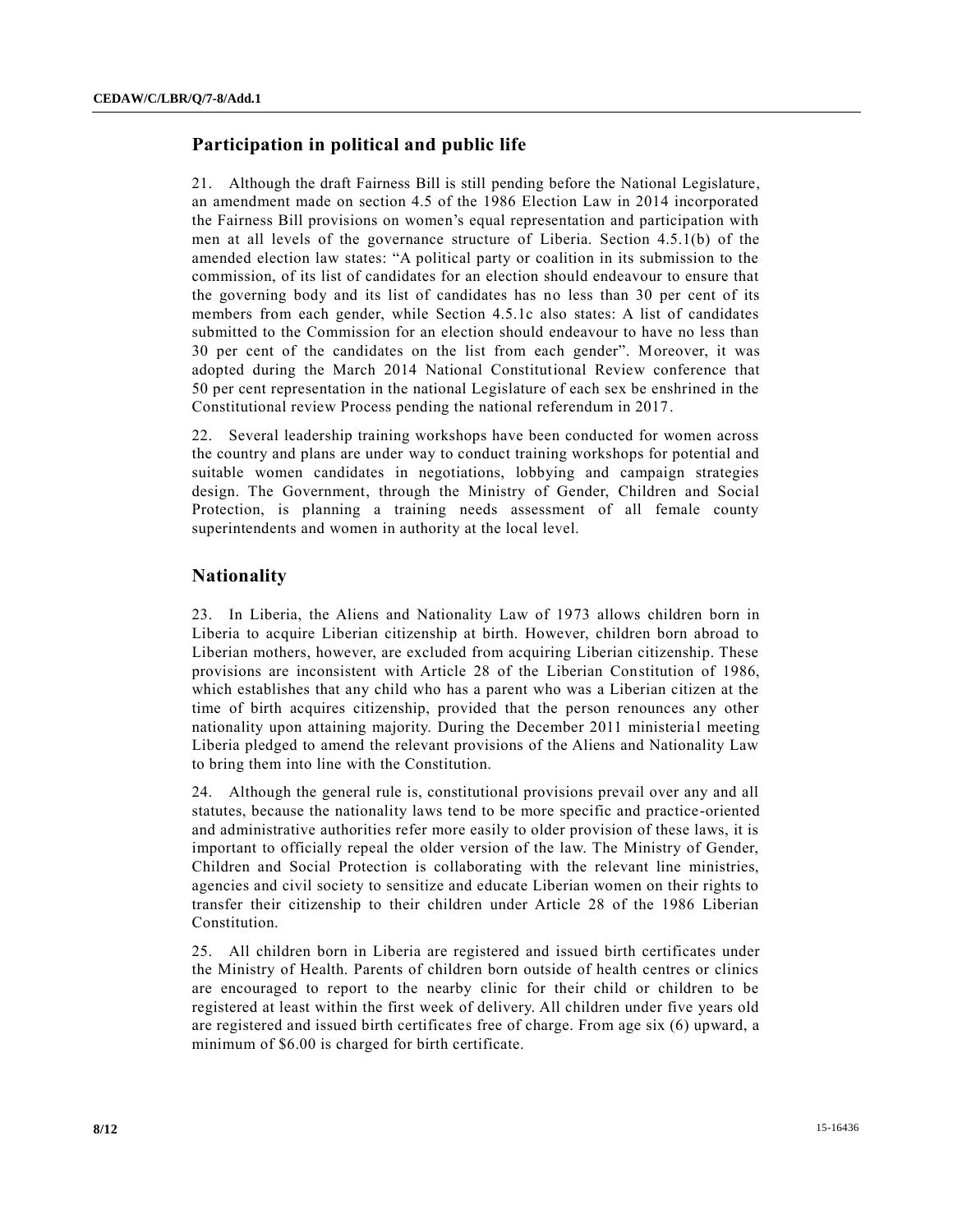### **Education**

26. The Government of Liberia prioritizes high quality education for all of its citizens and foreign residents alike and concrete measures are being put in place to ensure that girls especially in rural communities enrolled into regular education system nationwide. The "Send your Girls Child to School" and "No Sex for Grades" campaigns are part of measures ongoing to encourage girls' enrolment into formal school system. A National Technical and Vocational Education Training (TVET) Policy has been developed to provide equal quality vocational education for both girls and boys who may not have the opportunity to continue with their regular education.

27. All schools in Liberia were shut down in 2014 as part of measures to prevent and control the further spread of the deadly Ebola virus disease in the country. However, schools were reopened in 2015 and data available at the time of preparing this report only show girls' enrolment rate at the pre-primary level at 49.1 per cent, while at the primary level is at 46.9 per cent. At the junior and senior high levels illustrated girls' enrolment rate is 43.8 per cent. Statistics on girls' enrolment at the tertiary level was not available up to submission of the report; but it shall be provided in a subsequent report.

28. As part of the Education Reform programme, Government has adopted a Sexual Harassment Policy as a legal framework that protects students especially girls from manipulations and abuses in and out of schools. The policy seeks to provide a student-friendly environment that enhances learning and development. The policy also serves as the regulatory framework that guides teachers and school administrators in the way they discharge their duties. The Sexual Harassment Policy is also used for the workplace as well.

29. The Civil Service Standing Orders (2012) describes sexual harassment in the workplace as constituting a kind of sex discrimination that occurs in the workplace or at work-related events, defining it as "unwelcome sexual advances, requests for sexual favours and other conduct of a sexual nature — such as unwelcome verbal, visual or physical advances — that tend to create a hostile, intimidating, or offensive work environment". The Executive Order No. 38 defines sexual harassment as "making sexual remarks, asking repeated questions about a person's intimate relationship, gender insults, repeated requests for dates, and/or exerting pressure or aggressiveness with the intent of causing any person to yield to sexual demands". Also, the Education Reform Act (ERA) of 2011 considers the following as sexual offences: (a) Sexual coercion, intimidation or blackmail; (b) Sexual assault; (c) Sexual abuse; (d) Impregnating student; (e) Rape and gang rape.

#### **Sexual offence/violence**

30. In keeping with the Civil Service Standing Order (2012), Sexual Offence/ Violence is a crime and the penalty for the conviction of felony is dismissal. As such, any teacher/school administrator accused of sexual offence (felony) shall be suspended while undergoing investigation, and if found guilty shall be dismissed, license revoked and turned over to the justice system for prosecution in keeping with the Criminal Procedure Law of Liberia. Penalty shall be prescribed by relevant provisions of the Penal Law.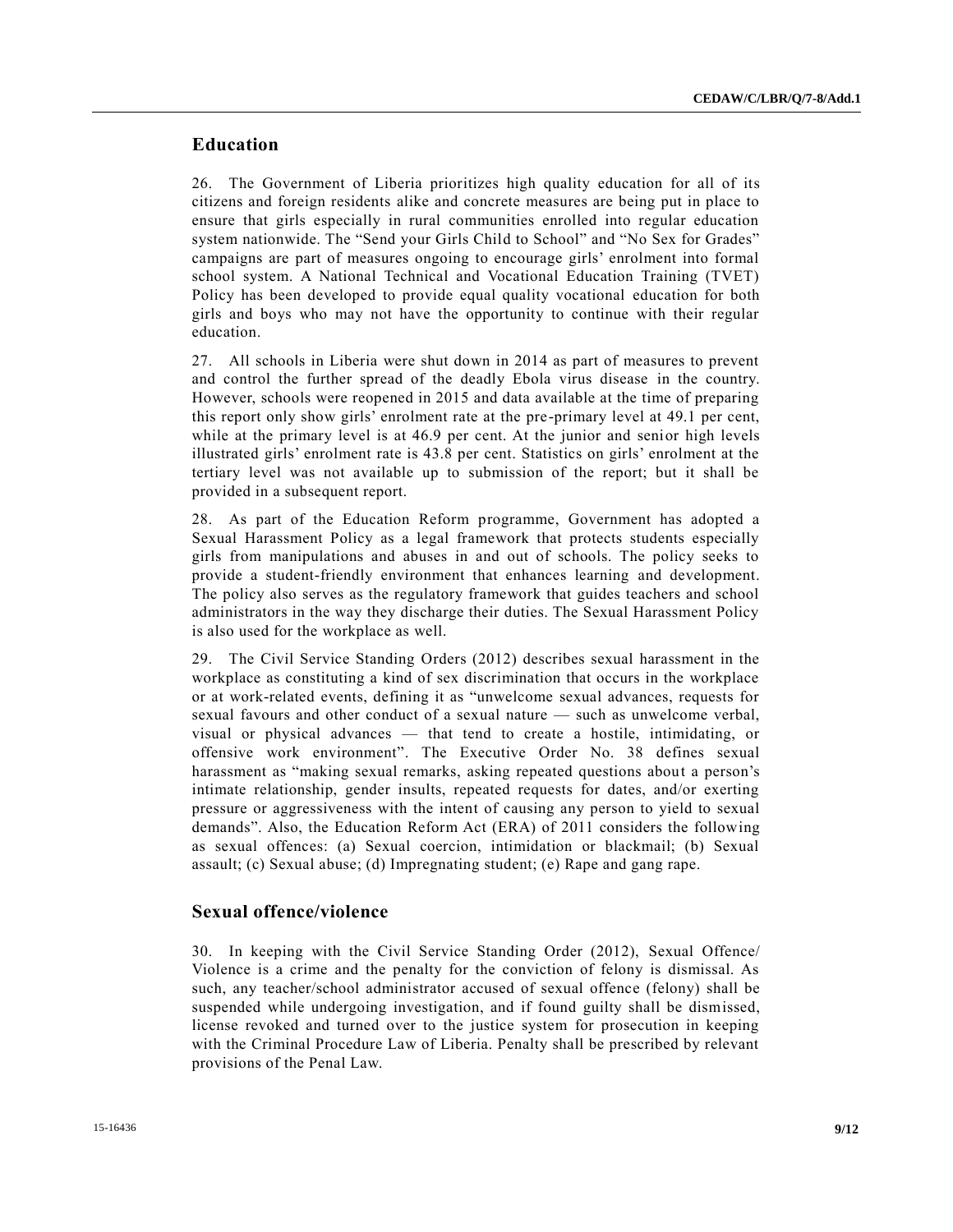31. The Government through the Ministry of Education and with support from UNFPA had drafted a Comprehensive Sexuality Education Curriculum (CSEC) for use in all schools in the Republic from pre-primary to senior secondary levels. One of the objectives for the CSEC is to reduce the high rate of teenage pregnancy which is at 38 per cent and increase girls' enrolment and retention rate.

## **Employment**

32. Status of the Decent Work Bill: The Decent Work Bill has been passed into an Act in 2015 pending to be printed and widely disseminated in the formal and informal sectors nationwide. The Act contains appropriate complaints procedures, adequate remedies and sanctions, as well as provides protection for women in both the formal and informal sectors.

33. The Government of Liberia recognizes gender equality as a fundamental right and the disadvantaged position of women is recognized. The National Employment Policy (2009) seeks to address four gender equality priority areas including: Enhancement of employability of women and girls through reforming the Vocational Training System to give special attention to marketable skills to women and girls; Improve support to women's work forums and business support by developing Inter-ministerial Rural Women's Empowerment Initiatives to strengthen the institutional capacity of organizations of female producers and entrepreneurs and to provide support services, including skills and business training, credit, and technical assistance, with emphasis given to gender equality in labour market regulation and legislation; Develop a monitoring and reporting system on gender and employment by ensuring that all labour statistics are sex-disaggregated by age, and deepen this information with strategic gender impact assessments. Ensure these impact studies consider how well new policies and plans address the needs of women, including the Decent Work Act and Identify structural inequalities in the labour market including gender segregation in occupations; gender pay gaps; and impediments to the advancement of women into decision-making positions.

#### **Health**

34. The Government of Liberia recognizes the high rate of maternal and newborn mortality and is making concerted efforts to address the high maternal and newborn mortality and improve their survival through the Accelerated Action Plan to Re duce Maternal and Newborn Mortality". The plan has five main objectives: 1) Increase the number and quality of skilled attendants for maternal and neonatal health services to staff health facilities with 24 hour care; 2) Increase coverage and access to quality comprehensive and basic emergency obstetric and neonatal care and essential maternal and newborn health care; 3) Increase access to and utilization of family planning services; 4) Expand and strengthen outreach and community-based services to improve coverage of maternal newborn health care; 5) Improve management of maternal and newborn health services at national and county levels.

35. Government is recruiting and deploying an additional 4,000 health workers, including highly trained midwives, across the country especially in rural communities where accommodations will be available. Over the next five (5) years period beginning January 2016, three (3) "Specialized Regional Hospitals" will be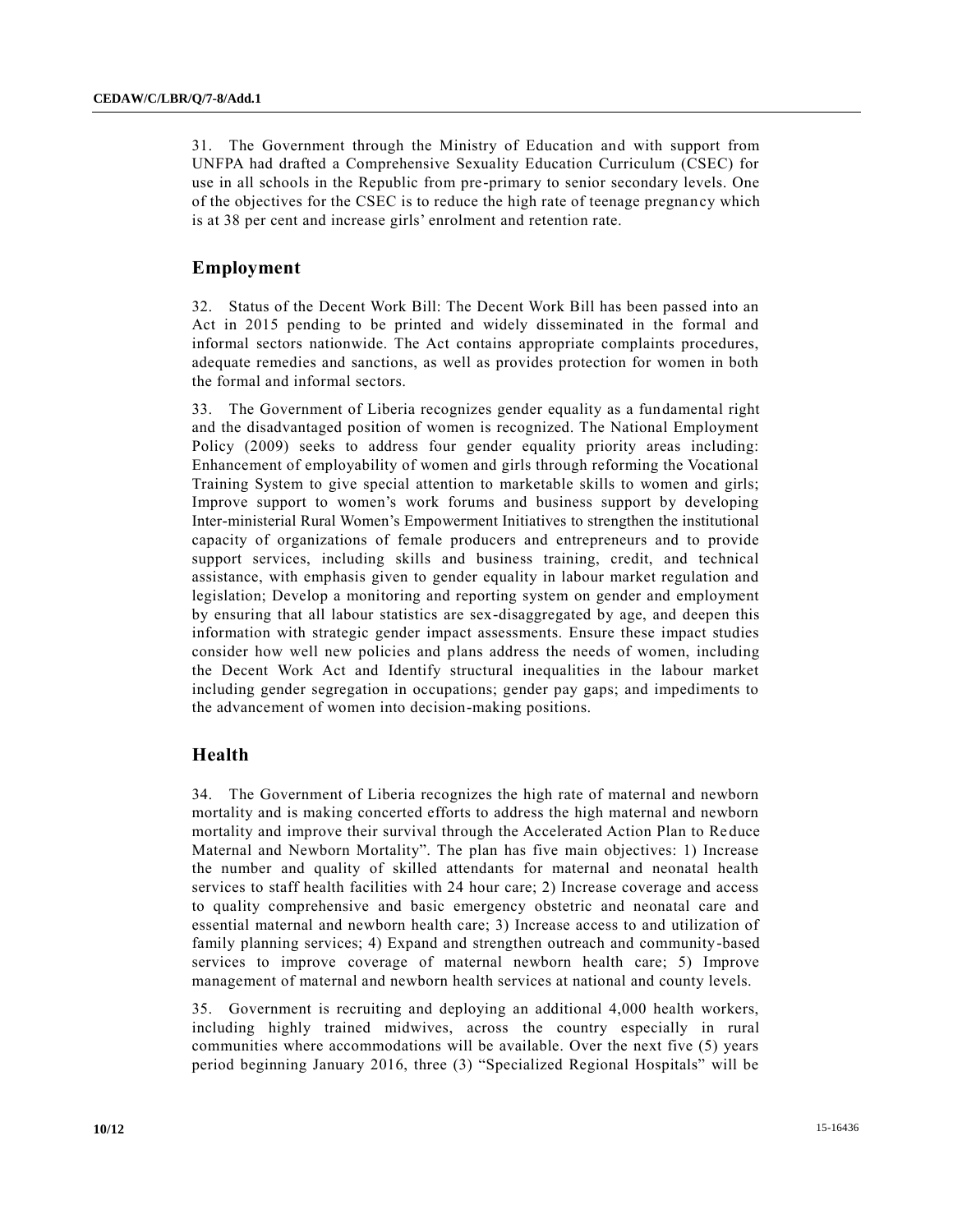constructed, while three (3) hard to reach counties hospitals will also be upgraded to improve health service delivery in three counties. Due to the Ebola crisis, Government, in collaboration with WHO and other partners, plan, to build a "National Public Health Institute" to prepare public health workers for any eve ntual emergency.

36. Abortion remains illegal under the laws of Liberia. However, it may be permissible if medically proven that the potential mother's life is in danger. A draft Reproductive Health Bill which is pending for Cabinet's endorsement has provision on the rights of women and adolescents, as well as the rights of women to post abortive care. In the case of rape that may result into pregnancy, abortions may be permitted by only an identified professional health care provider and only if the life of the mother is in danger.

#### **Rural women**

37. The National Rural Women Programme was designed to ensure that rural women were included in participating in decision making processes in rural communities. The programme is coordinated through the Ministry of Gender's Women Empowerment Division and is now established at the district level throughout the country. In July 2015 the Ministry of Gender dedicated the National Headquarters for the National Rural Women Structure in Monrovia. Owing to the low literacy rate among Liberia women, majority of rural women are semi-literate but well sound in decision making if given the opportunity. An Annual National Rural Women Conference which brings together delegates comprising of the leadership and representatives of each local Rural Women Structure from the district and county levels is held to review progress made to empower rural women. Presentations are made at the Annual Conference by gender experts on the rights of women generally and in particular on rural women rights to participate in local social and economic development decision making processes. Additionally, a Rural Women Programme Officer under the supervision of the Director of the Women Empowerment Division is responsible to follow up with the county Rural Women Structures and provides regular monthly updates on the local Structures. But an impact assessment has not been conducted, though discussions are ongoing between the Ministry of Gender and partners in that direction.

38. Two (2) projects are currently being implemented under the National Rural Women programme; they include- the Women Economic Empowerment, which includes the Community Based Conflict Management and the Rural Women Economic Empowerment (RWEE) Projects. The Women Economic Empowerment is targeting 4,000 rural women in 23 communities at risk of conflict associated with concession agreements, community land disputes, and extractive industry activities, as well as women whose livelihoods depend on regional trade activities, referred to as women in cross border trade (WICBT) in six (6) of Liberia's fifteen (15) counties. The RWEE project is providing economic empowerment training in small business management skills, literacy and numeracy for 1,250 market women in twenty-five (25) markets in Montserrado County. The project is also providing agriculture and organizational development training programme, including small business management skills, for 1,000 rural women farmers in five (5) counties over five (5) years period. These 1,000 rural women farmers will be grouped into "Rural Women Farmer Cooperatives to ensure sustainability of their farms.